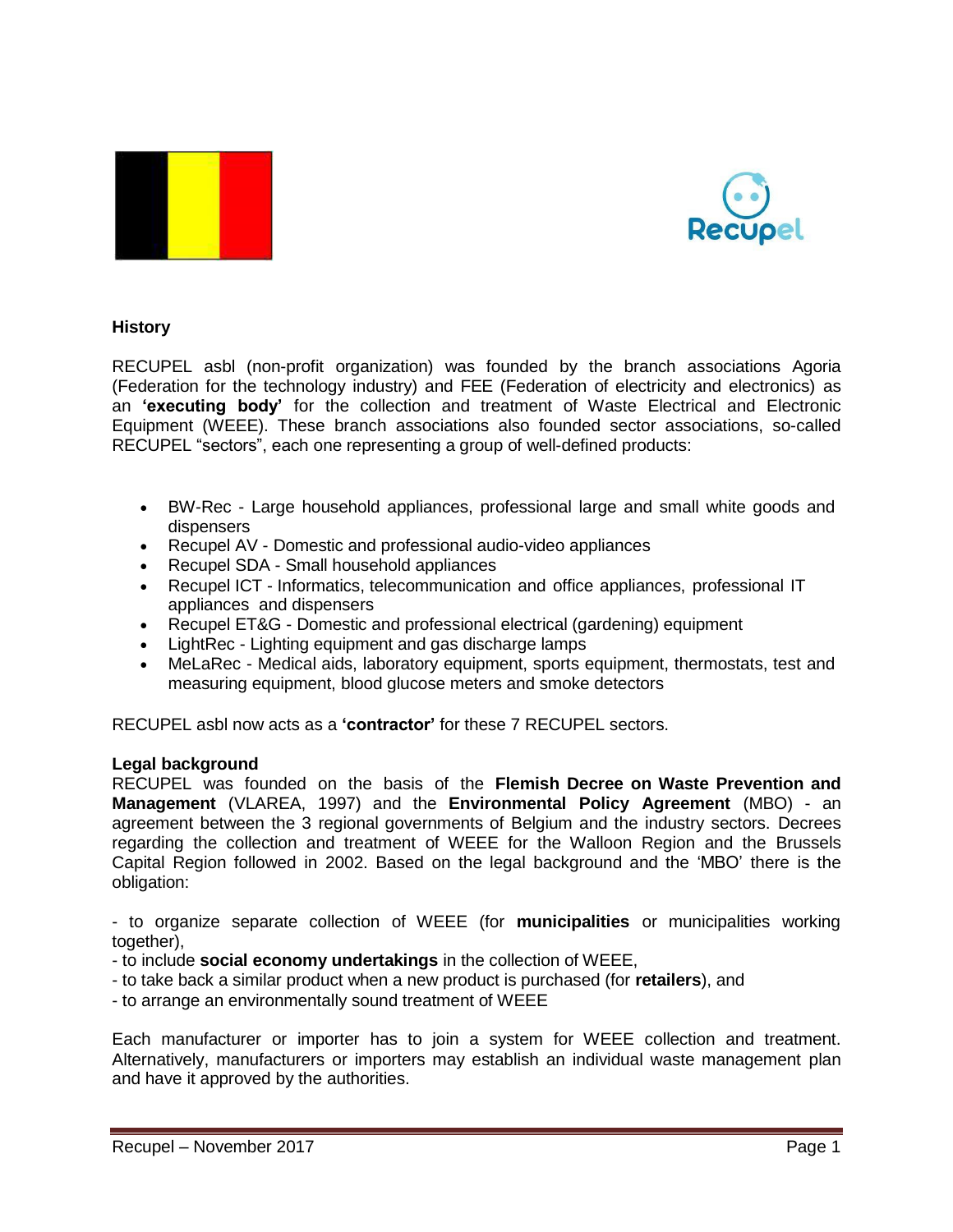# **Start of operations**: 1 July 2001

# **WEEE categories covered**

**All main household appliances** have been covered by RECUPEL since the beginning in July 2001 – they include:

o large household appliances (including cooling and freezing appliances) o small household appliances o IT & Telecommunication equipment o consumer electronics o gardening tools Other product groups which followed include: o other tools ('power tools') – since July 2002 o lighting equipment - since July 2004 o gas-discharge lamps – since July 2005 o medical devices and laboratory equipment – since July 2005 o professional (other than household) appliances – since January 2007 o smoke detectors – since July 2008

# **Members**

More than 5,000 active members participate through **individual membership agreements**.

## **Financing system**

Manufacturers and importers pay a recycling contribution (in  $\epsilon$  per unit) when bringing products onto the Belgian market. These contributions are paid to Recupel and are managed by Recupel for the sector associations. Costs per sector are determined by sampling the collected WEEE.

For household appliances, an **all-in contribution** is charged. This all-in contribution is used to finance the costs for the collection, sorting, transport and treatment of discarded appliances that are taken back to the container park or to the store at the time of purchase of a new, equivalent product. A part of this contribution is used to finance the coordination and communication by Recupel (administration, reporting, audits…)

For all professional appliances, an **administrative contribution** is charged when the product is put on the market. This administrative contribution is used only to cover reporting and administrative costs. The costs for the transport and treatment of the appliances are calculated when the discarded product is delivered to the treatment partners. For appliances subject to an administrative contribution, a retroactive declaration has been in effect since 1 July 2005. This is an informative declaration; the administrative contribution is invoiced as from the declaration of January 2007. This administrative contribution is not refundable.

#### **Collection system**

The collection network of RECUPEL relies on the following collection points:

o all 564 container parks of Belgium (serviced directly, serviced through regional transshipment stations)

o 21 intermunicipal regional transshipment stations